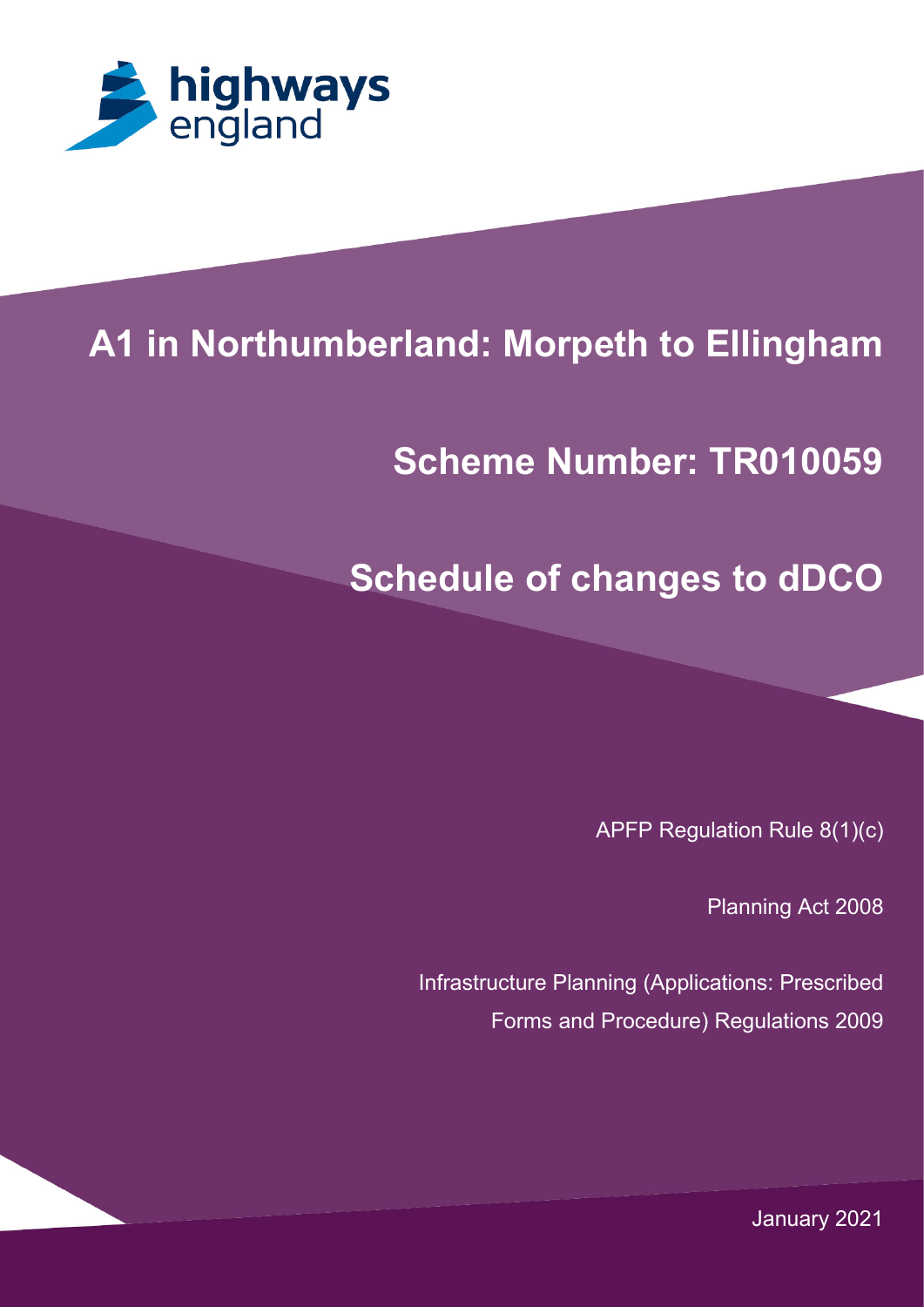

Infrastructure Planning

Planning Act 2008

**The Infrastructure Planning (Applications: Prescribed Forms and Procedure) Regulations 2009**

## **The A1 in Northumberland: Morpeth to Ellingham**

Development Consent Order 20[xx]

 **Schedule of changes to dDCO**

| <b>Regulation Reference:</b>        | APFP Regulation Rule 8(1)(c)                                                 |
|-------------------------------------|------------------------------------------------------------------------------|
| <b>Planning Inspectorate Scheme</b> | TR010059                                                                     |
| <b>Reference:</b>                   |                                                                              |
| <b>Document Reference:</b>          | 3.4                                                                          |
| Author:                             | A1 in Northumberland: Morpeth to Ellingham<br>Project Team, Highways England |

| <b>Version</b> | ' Date       | <b>Status of Version</b> |
|----------------|--------------|--------------------------|
| $ $ Rev 0      | January 2021 | Deadline 2               |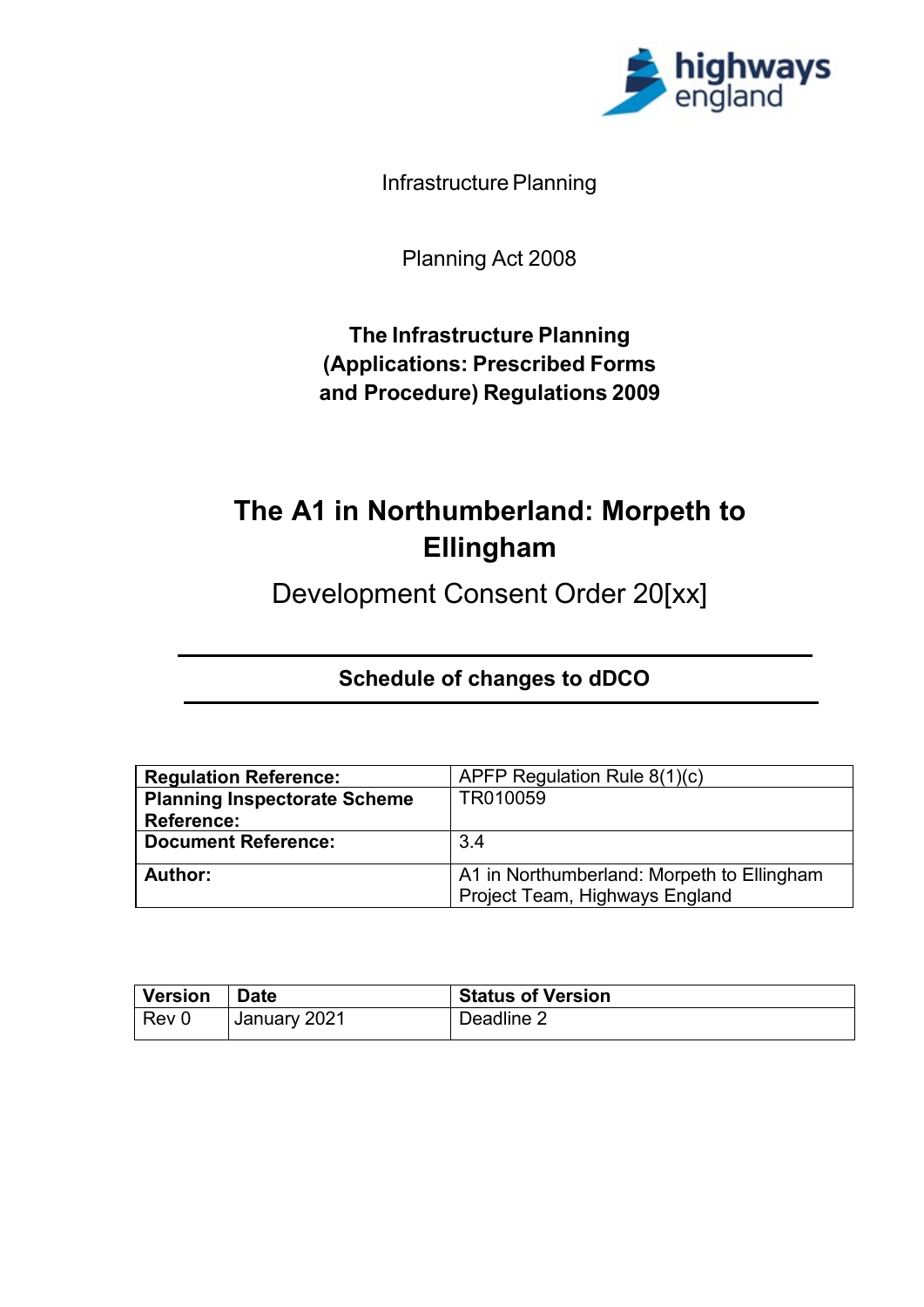| DCO VERSION, DATE<br>OF PUBLICATION AND<br><b>DOCUMENT</b><br><b>PINS</b><br><b>REFERENCE</b> | LIST OF AMENDMENTS FROM PREVIOUS DCO<br><b>VERSION</b>                                                                                                                                                                                                                                                                                                                                                        |
|-----------------------------------------------------------------------------------------------|---------------------------------------------------------------------------------------------------------------------------------------------------------------------------------------------------------------------------------------------------------------------------------------------------------------------------------------------------------------------------------------------------------------|
| <b>Submission Version</b>                                                                     | N/A                                                                                                                                                                                                                                                                                                                                                                                                           |
| (Document APP-014)<br>Updated Draft DCO -<br>Revision 1 (published<br>14/1/21)                | Subject heading revised for consistency with other<br>Orders.                                                                                                                                                                                                                                                                                                                                                 |
|                                                                                               | Footnotes simplified throughout.                                                                                                                                                                                                                                                                                                                                                                              |
|                                                                                               | Preamble revised for consistency with other<br>orders.                                                                                                                                                                                                                                                                                                                                                        |
|                                                                                               | Article 2 (Interpretation) revised to include<br>$\bullet$<br>definitions of "business day and "landscape<br>mitigation masterplan"; change descriptions of<br>documents to be certified in Schedule 12; add<br>article names to cross-references; and revise<br>definition of "maintain" to refer to ensure a<br>consistent approach to "materially new<br>or<br>materially different environmental effects" |
|                                                                                               | Article 7 (Limits of deviation) revised to include a<br>$\bullet$<br>new article 7(2) with a procedure for making<br>applications to the Secretary of State<br>for<br>certification<br>of deviation from the<br>limits of<br>deviation.                                                                                                                                                                       |
|                                                                                               | Article 9(4) (Consent to transfer of the Order) -<br>additional text added to clarify that consent of<br>Secretary of State not required for g the<br>movement, replacement or diversion of apparatus<br>required in respect of specified works.                                                                                                                                                              |
|                                                                                               | Article 10(4) (Application of the 1991 Act) revised<br>to add article names to cross-references.                                                                                                                                                                                                                                                                                                              |
|                                                                                               | Article 11(3) (Power to alter layout etc. of streets)<br>- timescale changed from weeks to days.                                                                                                                                                                                                                                                                                                              |
|                                                                                               | Article 16(2)(b) (Permanent stopping up and<br>$\bullet$<br>restriction of use of streets, public rights of way<br>and private means of access) - reference<br>included to public right of way.                                                                                                                                                                                                               |
|                                                                                               | Article 18(2)(a)(iii) (Clearways)<br>additional<br>descriptive reference added in<br>relation<br>to                                                                                                                                                                                                                                                                                                           |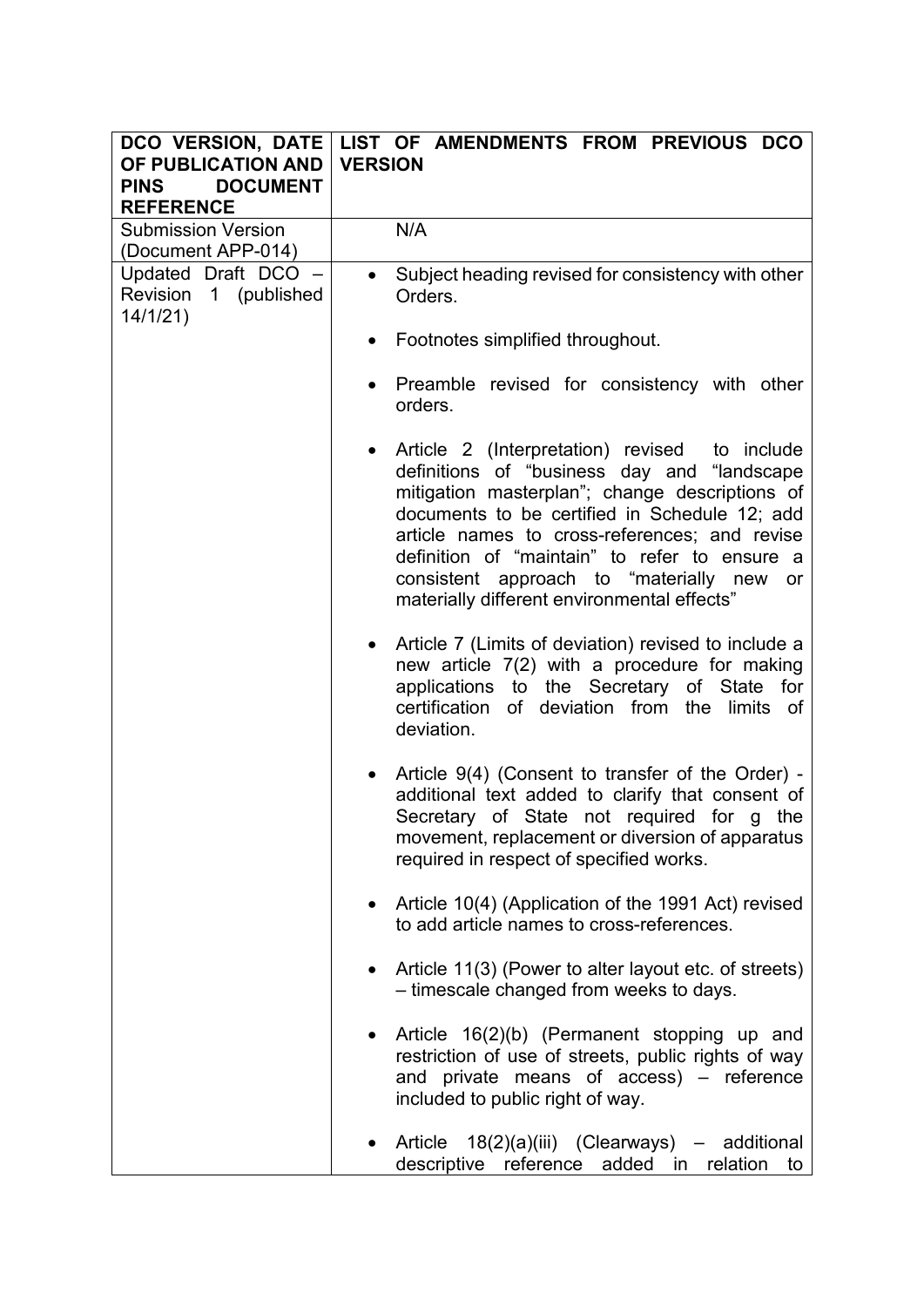|                    | Schedule 3A of the Electronic Communications<br>Act 2003.                                                                                                                                                                                                                                                                                                                                                                                                                                                                                                                                                                                                                                                                    |
|--------------------|------------------------------------------------------------------------------------------------------------------------------------------------------------------------------------------------------------------------------------------------------------------------------------------------------------------------------------------------------------------------------------------------------------------------------------------------------------------------------------------------------------------------------------------------------------------------------------------------------------------------------------------------------------------------------------------------------------------------------|
|                    | Article 29(2) (compulsory acquisition of rights and<br>restrictive covenants) - reference included to<br>column (2) of Schedule 6.                                                                                                                                                                                                                                                                                                                                                                                                                                                                                                                                                                                           |
|                    | Article 43 (Operational land for the purposes of the<br>1990 Act - Article heading revised to refer to the<br>1990 Act.                                                                                                                                                                                                                                                                                                                                                                                                                                                                                                                                                                                                      |
|                    | Schedule 1 (Authorised development – footnote<br>references corrected at the start of the Schedule;<br>tailpiece at the end of the Schedule revised to<br>clarify that the works listed (a) to $(x)$ must not give<br>rise to any materially new or materially different<br>environment effects in comparison with those<br>associated in the environmental statement;<br>consequential revisal to paragraph (w.)                                                                                                                                                                                                                                                                                                            |
|                    | Schedule 2 (Requirements) – article 1 revised to<br>removed replicated definition in definition of<br>HEMP; reference in articles 3 and 8 of Part 1 and<br>article 1(3)(b) of Part 2 to "materially different<br>environmental effects" revised so that approach is<br>consistent throughout the Order; article 4 revised<br>to include a signage strategy within the CEMP and<br>make typographical changes; article 5 revised to<br>refer to new "landscape mitigation masterplan"<br>definition and to require a strategy for replacement<br>of tress at Coronation Avenue; corrections made<br>milestone references in article<br>10;<br>to<br>and<br>reference to Secretary of State added to the end<br>of article 12; |
|                    | Schedule 12 (Documents to be certified) updated<br>with revised documents lodged at Deadline 1.                                                                                                                                                                                                                                                                                                                                                                                                                                                                                                                                                                                                                              |
| Deadline 2 Version | Schedule 3 (Classification of roads etc) - Part 3<br>revised to include road numbers and adjust<br>from<br>entries<br>respond<br>to<br>comments<br>to<br>Northumberland County Council; Part 4 revised to<br>include an additional reference to the U6017; Part<br>5 revised to adjust entries to respond to comments<br>from Northumberland County Council.                                                                                                                                                                                                                                                                                                                                                                 |
|                    | Schedule 4 (Permanent stopping up of streets,<br>public rights if way and private means of access)<br>- Part 1 revised to include road numbers and                                                                                                                                                                                                                                                                                                                                                                                                                                                                                                                                                                           |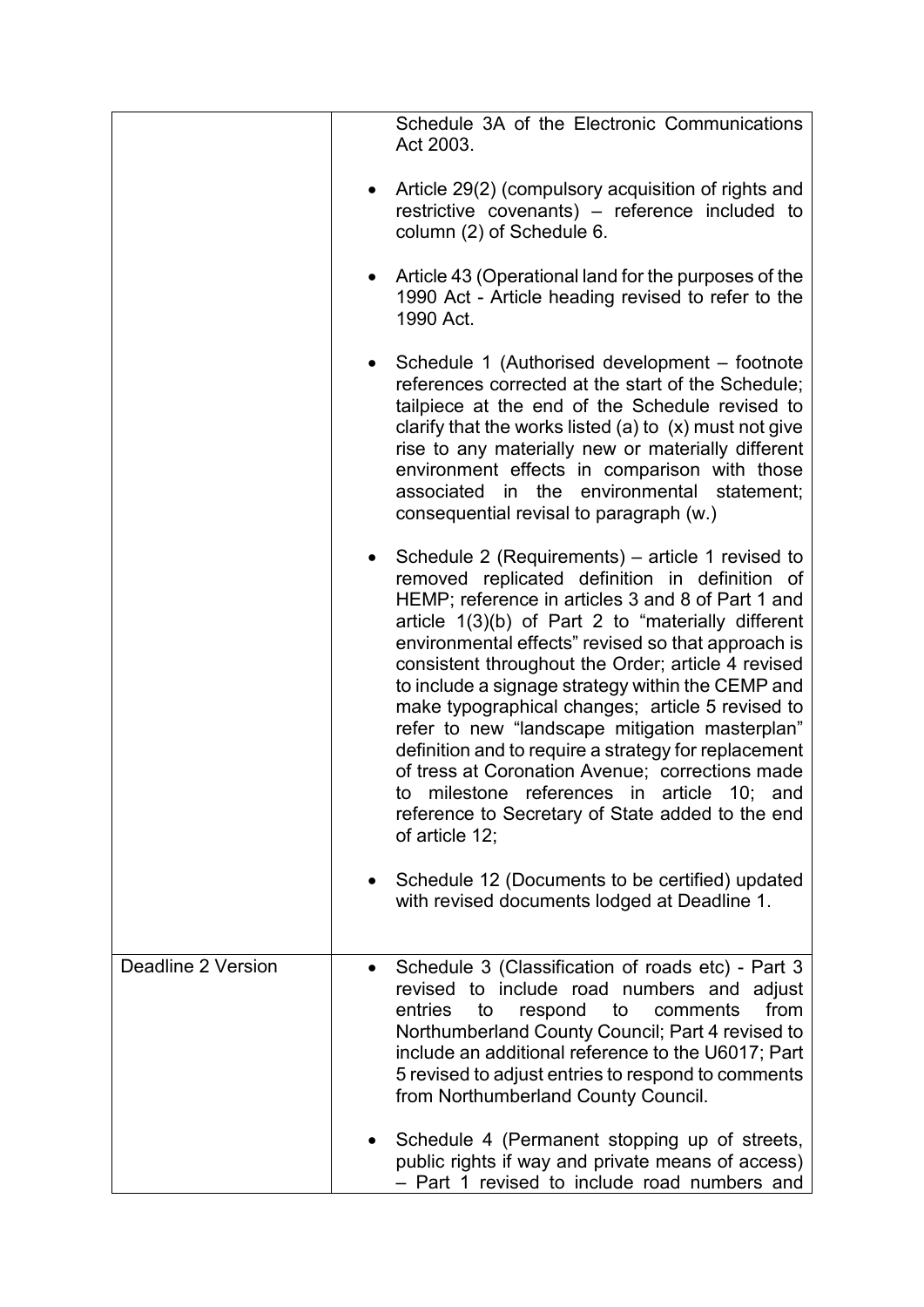| adjust entries to respond to comments from<br>Northumberland County Council; Parts 2 and 4<br>revised to adjust entries to respond to comments<br>from Northumberland County Council; |
|---------------------------------------------------------------------------------------------------------------------------------------------------------------------------------------|
| • Schedule 12 (Documents to be certified) updated<br>to include additional Landscape Mitigation Plans<br>ref TR010059/APP/6.5 and TR010059/APP/6.6.                                   |